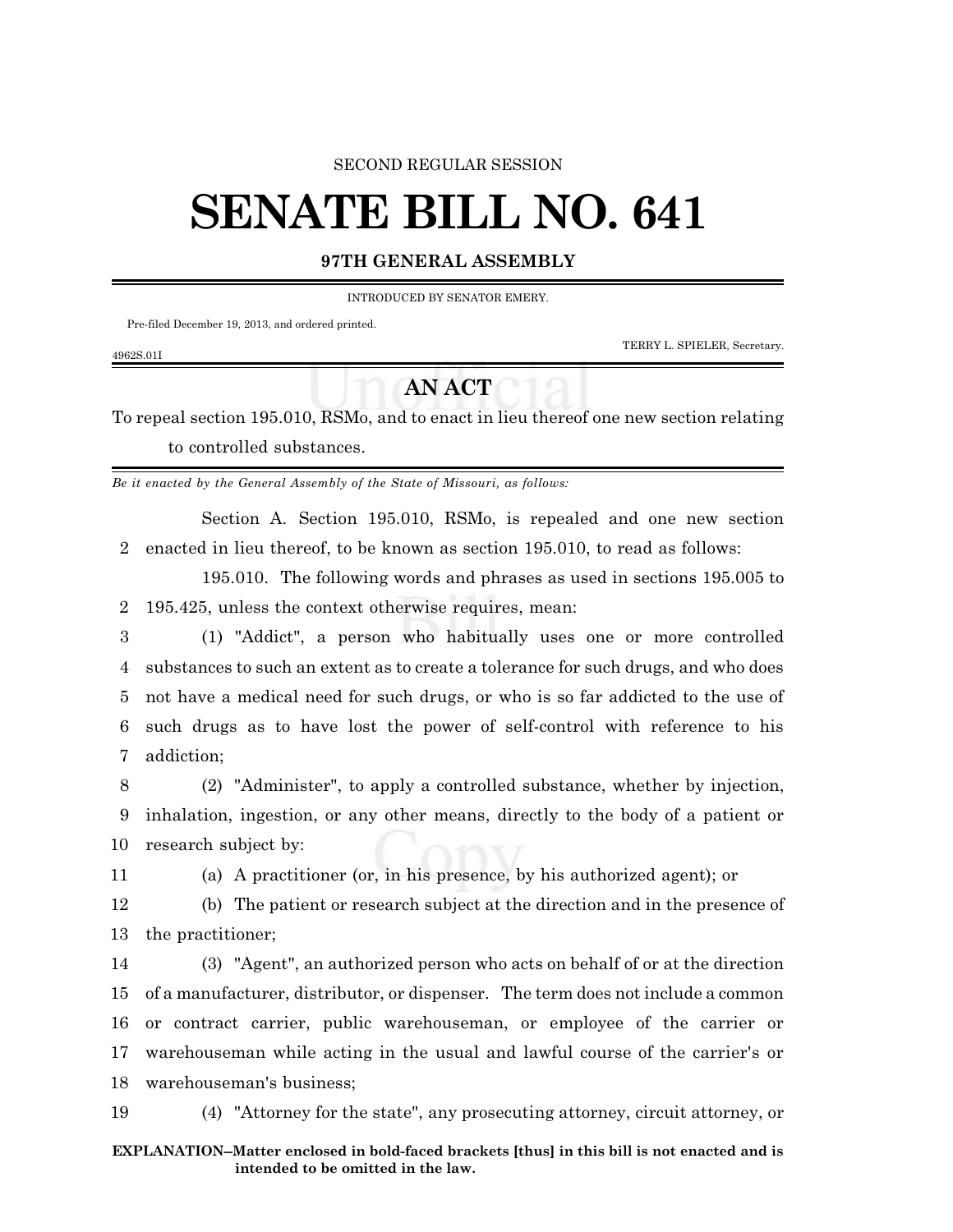attorney general authorized to investigate, commence and prosecute an action under sections 195.005 to 195.425;

 (5) "Controlled substance", a drug, substance, or immediate precursor in Schedules I through V listed in sections 195.005 to 195.425;

 (6) "Controlled substance analogue", a substance the chemical structure of which is substantially similar to the chemical structure of a controlled substance in Schedule I or II and:

 (a) Which has a stimulant, depressant, or hallucinogenic effect on the central nervous system substantially similar to the stimulant, depressant, or hallucinogenic effect on the central nervous system of a controlled substance included in Schedule I or II; or

 (b) With respect to a particular individual, which that individual represents or intends to have a stimulant, depressant, or hallucinogenic effect on the central nervous system substantially similar to the stimulant, depressant, or hallucinogenic effect on the central nervous system of a controlled substance included in Schedule I or II. The term does not include a controlled substance; any substance for which there is an approved new drug application; any substance for which an exemption is in effect for investigational use, for a particular person, under Section 505 of the federal Food, Drug and Cosmetic Act (21 U.S.C. 355) to the extent conduct with respect to the substance is pursuant to the exemption; or any substance to the extent not intended for human consumption before such an exemption takes effect with respect to the substance;

 (7) "Counterfeit substance", a controlled substance which, or the container or labeling of which, without authorization, bears the trademark, trade name, or other identifying mark, imprint, number or device, or any likeness thereof, of a manufacturer, distributor, or dispenser other than the person who in fact manufactured, distributed, or dispensed the substance;

 (8) "Deliver" or "delivery", the actual, constructive, or attempted transfer from one person to another of drug paraphernalia or of a controlled substance, or an imitation controlled substance, whether or not there is an agency relationship, and includes a sale;

 (9) "Dentist", a person authorized by law to practice dentistry in this state;

(10) "Depressant or stimulant substance":

 (a) A drug containing any quantity of barbituric acid or any of the salts of barbituric acid or any derivative of barbituric acid which has been designated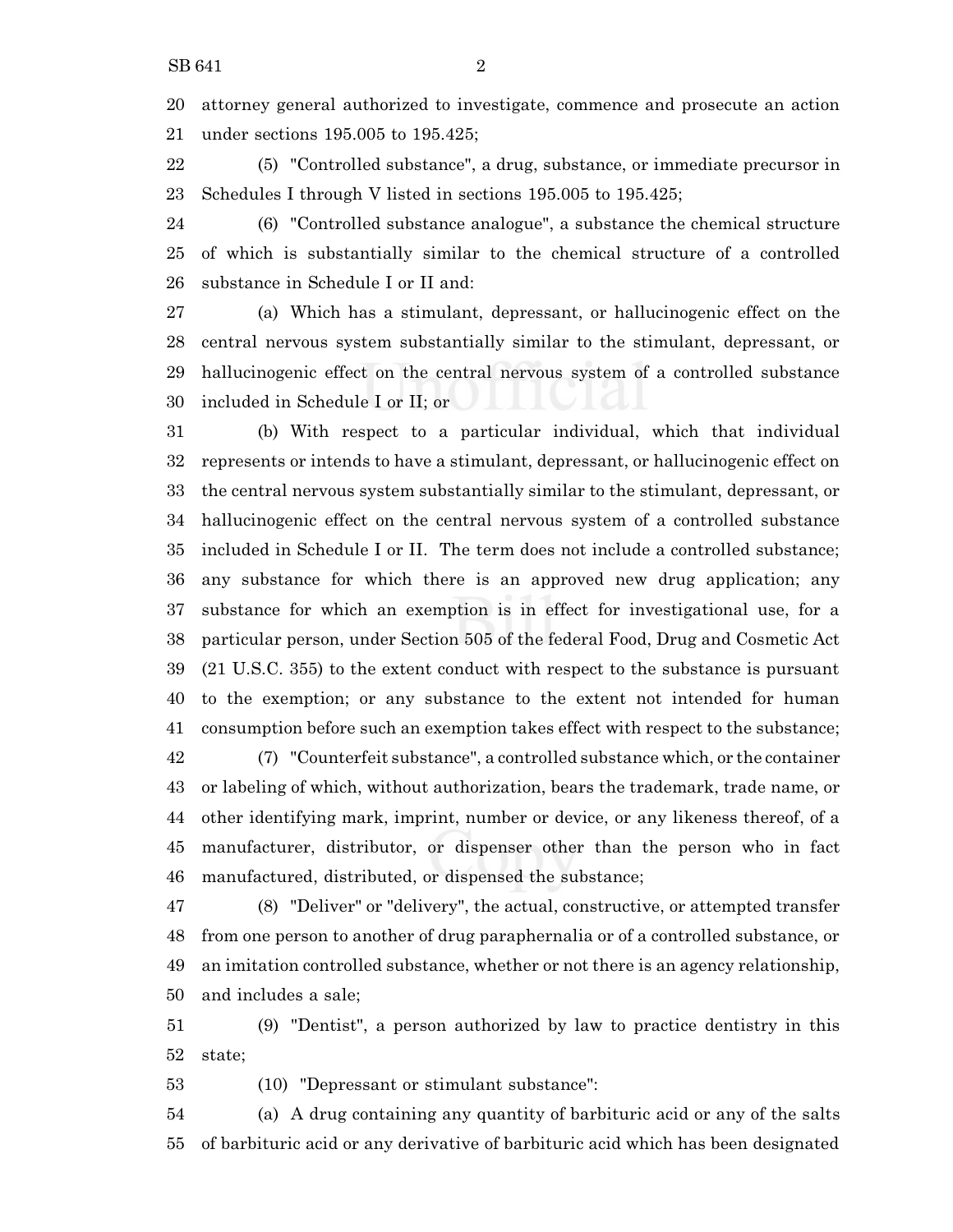by the United States Secretary of Health and Human Services as habit forming under 21 U.S.C. 352(d);

(b) A drug containing any quantity of:

a. Amphetamine or any of its isomers;

b. Any salt of amphetamine or any salt of an isomer of amphetamine; or

 c. Any substance the United States Attorney General, after investigation, has found to be, and by regulation designated as, habit forming because of its stimulant effect on the central nervous system;

(c) Lysergic acid diethylamide; or

 (d) Any drug containing any quantity of a substance that the United States Attorney General, after investigation, has found to have, and by regulation designated as having, a potential for abuse because of its depressant or stimulant effect on the central nervous system or its hallucinogenic effect;

 (11) "Dispense", to deliver a narcotic or controlled dangerous drug to an ultimate user or research subject by or pursuant to the lawful order of a practitioner including the prescribing, administering, packaging, labeling, or compounding necessary to prepare the substance for such delivery. "Dispenser" means a practitioner who dispenses;

 (12) "Distribute", to deliver other than by administering or dispensing a controlled substance;

(13) "Distributor", a person who distributes;

(14) "Drug":

 (a) Substances recognized as drugs in the official United States Pharmacopoeia, Official Homeopathic Pharmacopoeia of the United States, or Official National Formulary, or any supplement to any of them;

 (b) Substances intended for use in the diagnosis, cure, mitigation, treatment or prevention of disease in humans or animals;

 (c) Substances, other than food, intended to affect the structure or any function of the body of humans or animals; and

 (d) Substances intended for use as a component of any article specified in this subdivision. It does not include devices or their components, parts or accessories;

 (15) "Drug-dependent person", a person who is using a controlled substance and who is in a state of psychic or physical dependence, or both, arising from the use of such substance on a continuous basis. Drug dependence is characterized by behavioral and other responses which include a strong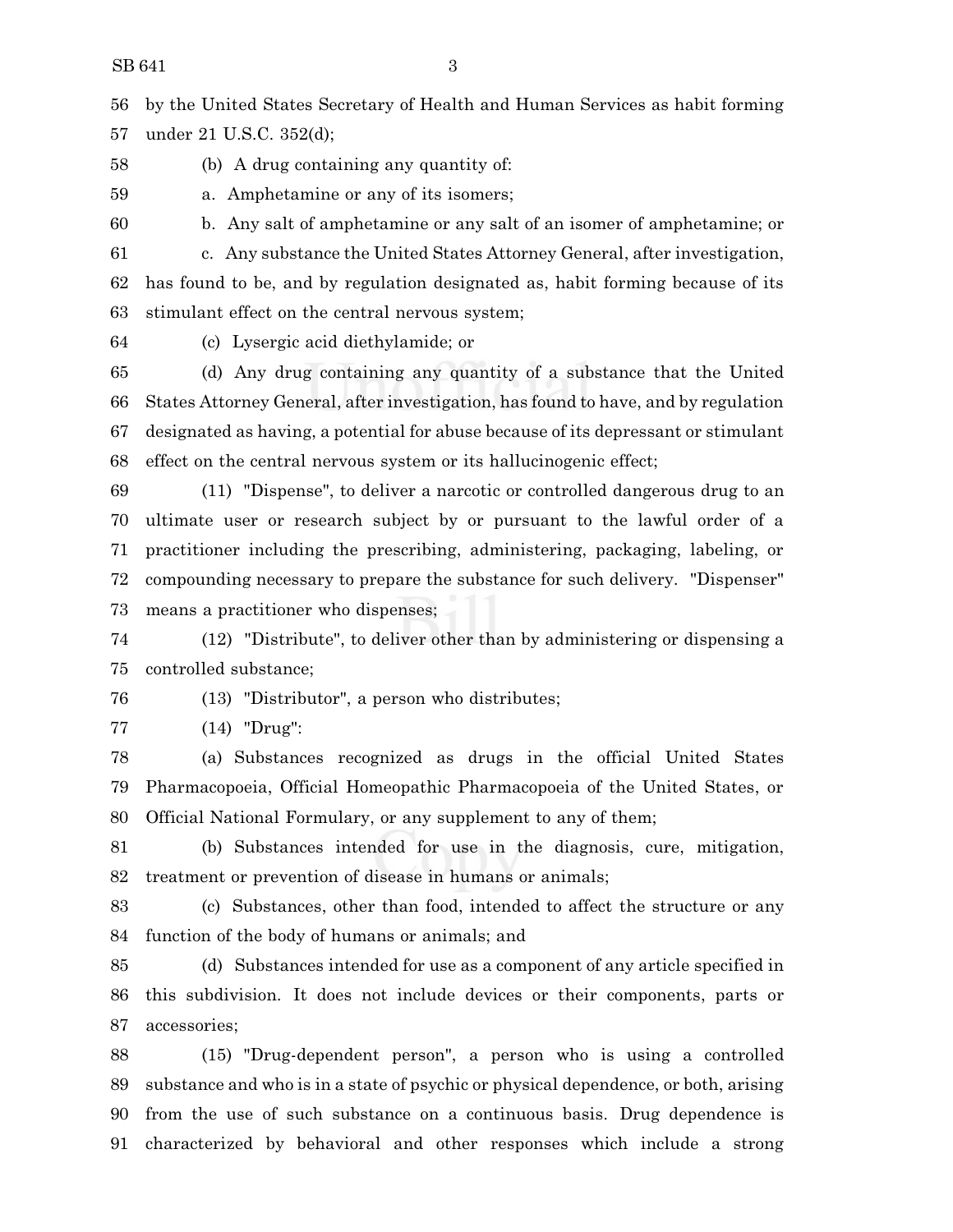compulsion to take the substance on a continuous basis in order to experience its psychic effects or to avoid the discomfort caused by its absence;

 (16) "Drug enforcement agency", the Drug Enforcement Administration in the United States Department of Justice, or its successor agency;

 (17) "Drug paraphernalia", all equipment, products, substances and materials of any kind which are used, intended for use, or designed for use, in planting, propagating, cultivating, growing, harvesting, manufacturing, compounding, converting, producing, processing, preparing, storing, containing, concealing, injecting, ingesting, inhaling, or otherwise introducing into the human body a controlled substance or an imitation controlled substance in violation of sections 195.005 to 195.425. It includes, but is not limited to:

 (a) Kits used, intended for use, or designed for use in planting, propagating, cultivating, growing or harvesting of any species of plant which is a controlled substance or from which a controlled substance can be derived;

 (b) Kits used, intended for use, or designed for use in manufacturing, compounding, converting, producing, processing, or preparing controlled substances or imitation controlled substances;

 (c) Isomerization devices used, intended for use, or designed for use in increasing the potency of any species of plant which is a controlled substance or an imitation controlled substance;

 (d) Testing equipment used, intended for use, or designed for use in identifying, or in analyzing the strength, effectiveness or purity of controlled substances or imitation controlled substances;

 (e) Scales and balances used, intended for use, or designed for use in weighing or measuring controlled substances or imitation controlled substances; (f) Dilutents and adulterants, such as quinine hydrochloride, mannitol,

 mannite, dextrose and lactose, used, intended for use, or designed for use in cutting controlled substances or imitation controlled substances;

 (g) Separation gins and sifters used, intended for use, or designed for use in removing twigs and seeds from, or in otherwise cleaning or refining, marijuana;

 (h) Blenders, bowls, containers, spoons and mixing devices used, intended for use, or designed for use in compounding controlled substances or imitation controlled substances;

 (i) Capsules, balloons, envelopes and other containers used, intended for use, or designed for use in packaging small quantities of controlled substances or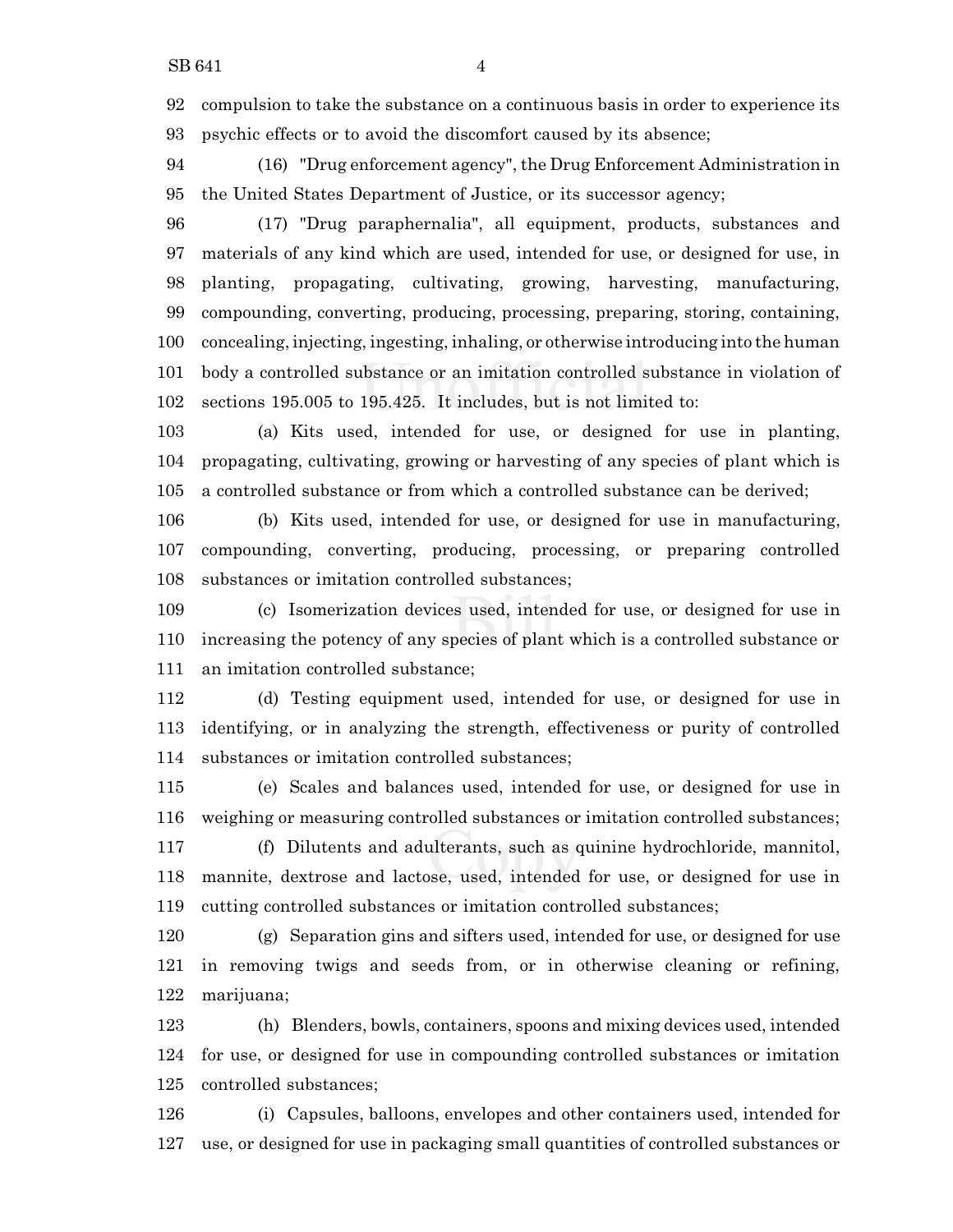imitation controlled substances; (j) Containers and other objects used, intended for use, or designed for use in storing or concealing controlled substances or imitation controlled substances; (k) Hypodermic syringes, needles and other objects used, intended for use, or designed for use in parenterally injecting controlled substances or imitation controlled substances into the human body; (l) Objects used, intended for use, or designed for use in ingesting, inhaling, or otherwise introducing marijuana, cocaine, hashish, or hashish oil into the human body, such as: a. Metal, wooden, acrylic, glass, stone, plastic, or ceramic pipes with or without screens, permanent screens, hashish heads, or punctured metal bowls; b. Water pipes; c. Carburetion tubes and devices; d. Smoking and carburetion masks; e. Roach clips meaning objects used to hold burning material, such as a marijuana cigarette, that has become too small or too short to be held in the hand; f. Miniature cocaine spoons and cocaine vials; g. Chamber pipes; h. Carburetor pipes; i. Electric pipes; j. Air-driven pipes; k. Chillums; l. Bongs; m. Ice pipes or chillers; (m) Substances used, intended for use, or designed for use in the manufacture of a controlled substance; In determining whether an object, product, substance or material is drug paraphernalia, a court or other authority should consider, in addition to all other logically relevant factors, the following: a. Statements by an owner or by anyone in control of the object concerning

 its use; b. Prior convictions, if any, of an owner, or of anyone in control of the

 object, under any state or federal law relating to any controlled substance or imitation controlled substance;

 c. The proximity of the object, in time and space, to a direct violation of sections 195.005 to 195.425;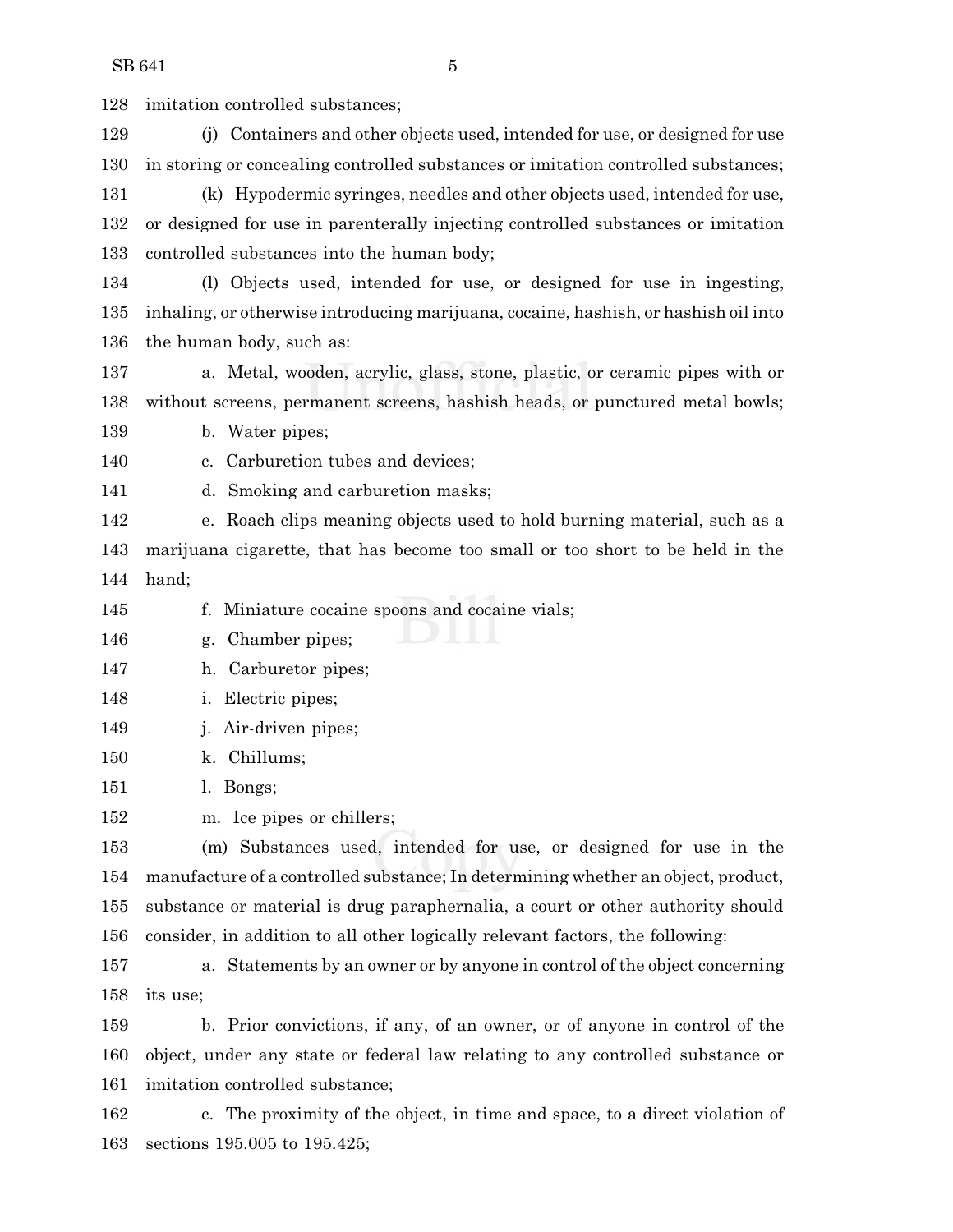| 164 | d. The proximity of the object to controlled substances or imitation               |
|-----|------------------------------------------------------------------------------------|
| 165 | controlled substances;                                                             |
| 166 | e. The existence of any residue of controlled substances or imitation              |
| 167 | controlled substances on the object;                                               |
| 168 | f. Direct or circumstantial evidence of the intent of an owner, or of anyone       |
| 169 | in control of the object, to deliver it to persons who he knows, or should         |
| 170 | reasonably know, intend to use the object to facilitate a violation of sections    |
| 171 | 195,005 to 195,425; the innocence of an owner, or of anyone in control of the      |
| 172 | object, as to direct violation of sections 195.005 to 195.425 shall not prevent a  |
| 173 | finding that the object is intended for use, or designed for use as drug           |
| 174 | paraphernalia;                                                                     |
| 175 | g. Instructions, oral or written, provided with the object concerning its          |
| 176 | use;                                                                               |
| 177 | h. Descriptive materials accompanying the object which explain or depict           |
| 178 | its use;                                                                           |
| 179 | i. National or local advertising concerning its use;                               |
| 180 | The manner in which the object is displayed for sale;<br>i.                        |
| 181 | k. Whether the owner, or anyone in control of the object, is a legitimate          |
| 182 | supplier of like or related items to the community, such as a licensed distributor |
| 183 | or dealer of tobacco products;                                                     |
| 184 | 1. Direct or circumstantial evidence of the ratio of sales of the object to the    |
| 185 | total sales of the business enterprise;                                            |
| 186 | m. The existence and scope of legitimate uses for the object in the                |
| 187 | community;                                                                         |
| 188 | Expert testimony concerning its use;<br>n.                                         |
| 189 | o. The quantity, form or packaging of the product, substance or material           |
| 190 | in relation to the quantity, form or packaging associated with any legitimate use  |
| 191 | for the product, substance or material;                                            |
| 192 | (18) "Federal narcotic laws", the laws of the United States relating to            |
| 193 | controlled substances;                                                             |
| 194 | (19) "Hospital", a place devoted primarily to the maintenance and                  |
| 195 | operation of facilities for the diagnosis, treatment or care, for not less than    |
| 196 | twenty-four hours in any week, of three or more nonrelated individuals suffering   |
| 197 | from illness, disease, injury, deformity or other abnormal physical conditions; or |
| 198 | a place devoted primarily to provide, for not less than twenty-four consecutive    |

hours in any week, medical or nursing care for three or more nonrelated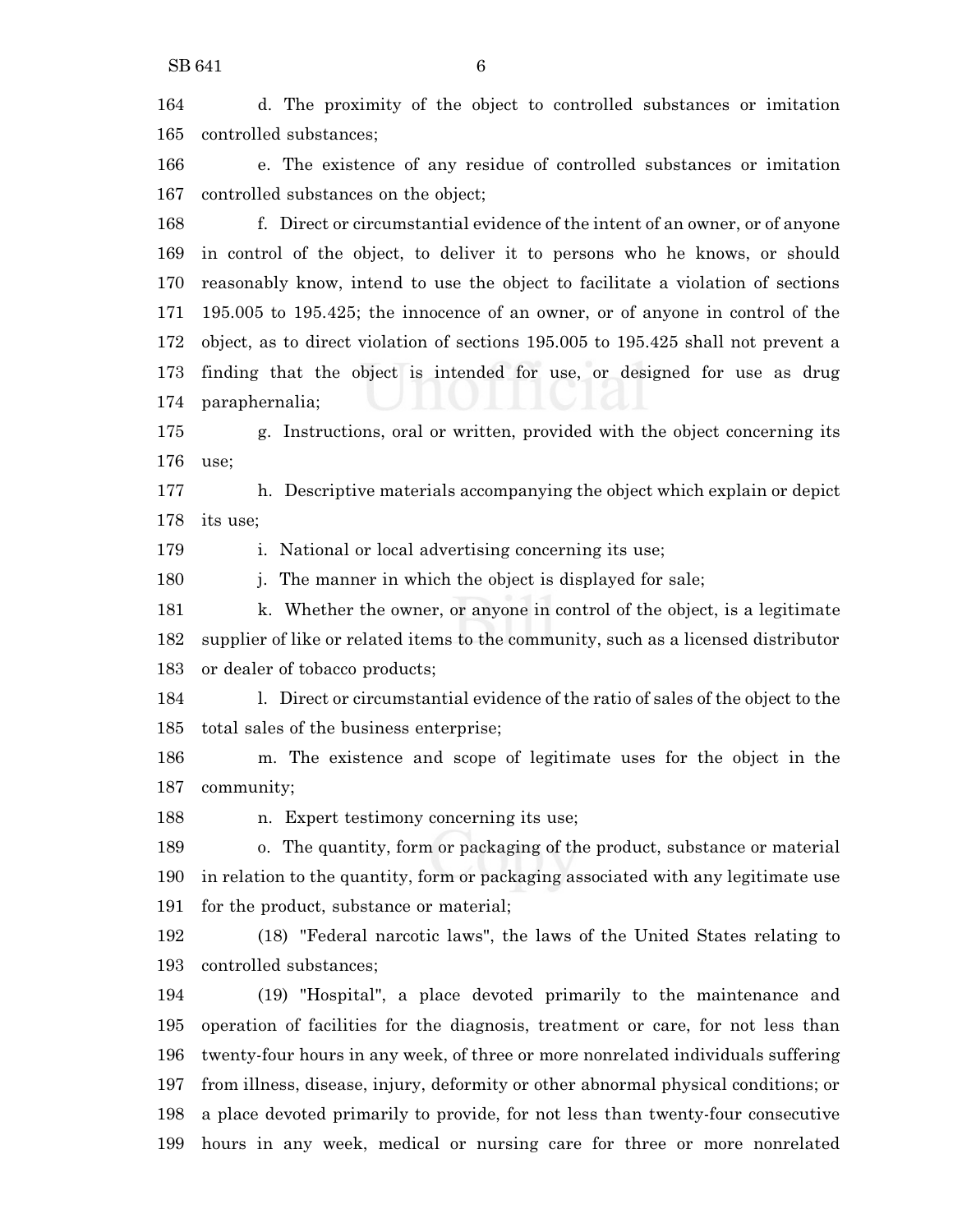individuals. The term "hospital" does not include convalescent, nursing, shelter or boarding homes as defined in chapter 198;

(20) "Immediate precursor", a substance which:

 (a) The state department of health and senior services has found to be and by rule designates as being the principal compound commonly used or produced primarily for use in the manufacture of a controlled substance;

 (b) Is an immediate chemical intermediary used or likely to be used in the manufacture of a controlled substance; and

 (c) The control of which is necessary to prevent, curtail or limit the manufacture of the controlled substance;

 (21) "Imitation controlled substance", a substance that is not a controlled substance, which by dosage unit appearance (including color, shape, size and markings), or by representations made, would lead a reasonable person to believe that the substance is a controlled substance. In determining whether the substance is an imitation controlled substance the court or authority concerned should consider, in addition to all other logically relevant factors, the following:

 (a) Whether the substance was approved by the federal Food and Drug Administration for over-the-counter (nonprescription or nonlegend) sales and was sold in the federal Food and Drug Administration approved package, with the federal Food and Drug Administration approved labeling information;

 (b) Statements made by an owner or by anyone else in control of the substance concerning the nature of the substance, or its use or effect;

 (c) Whether the substance is packaged in a manner normally used for illicit controlled substances;

 (d) Prior convictions, if any, of an owner, or anyone in control of the object, under state or federal law related to controlled substances or fraud;

(e) The proximity of the substances to controlled substances;

 (f) Whether the consideration tendered in exchange for the noncontrolled substance substantially exceeds the reasonable value ofthe substance considering the actual chemical composition of the substance and, where applicable, the price at which over-the-counter substances of like chemical composition sell. An imitation controlled substance does not include a placebo or registered investigational drug either of which was manufactured, distributed, possessed or delivered in the ordinary course of professional practice or research;

 (22) "Laboratory", a laboratory approved by the department of health and senior services as proper to be entrusted with the custody of controlled substances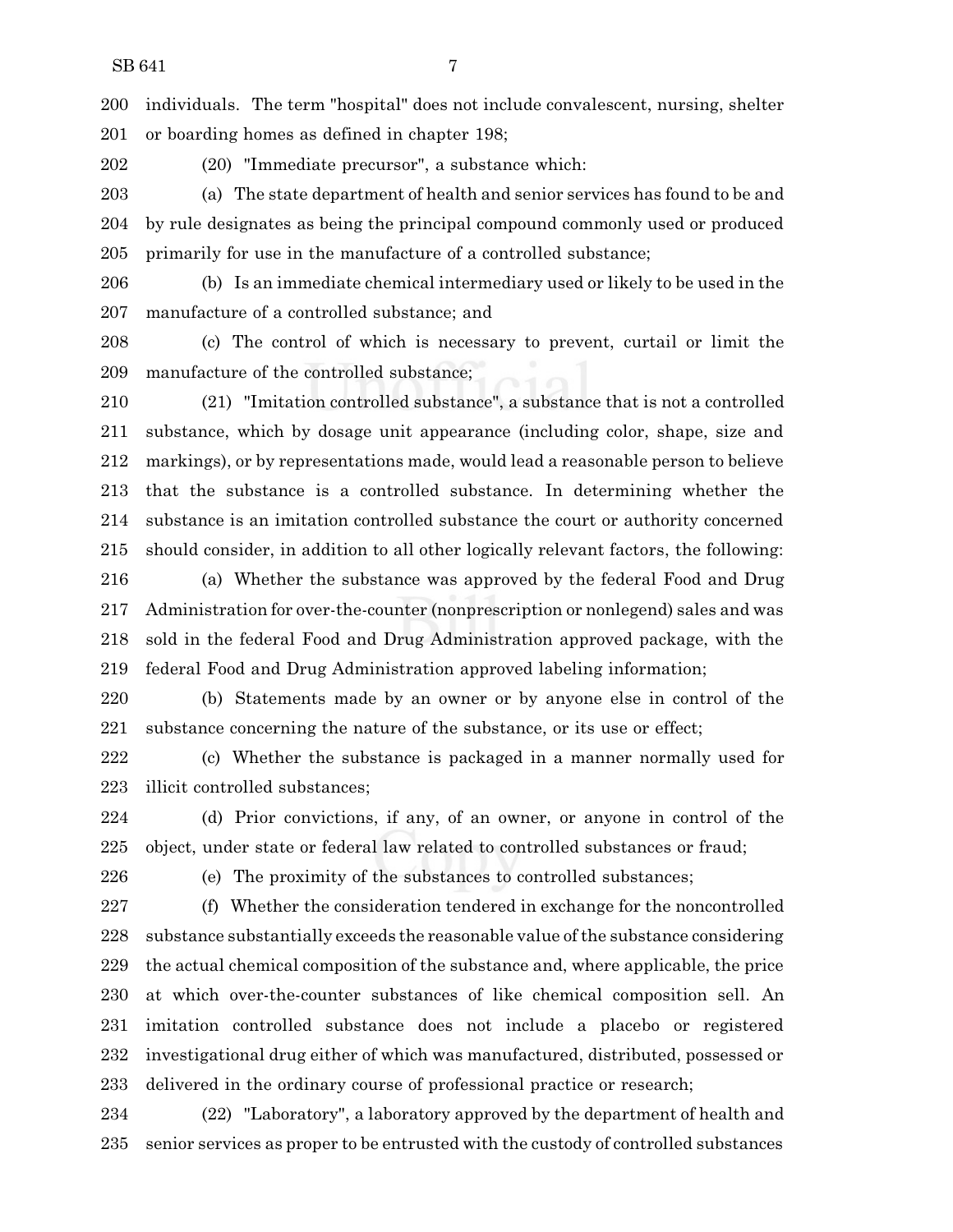but does not include a pharmacist who compounds controlled substances to be sold or dispensed on prescriptions;

 (23) "Manufacture", the production, preparation, propagation, compounding or processing of drug paraphernalia or of a controlled substance, or an imitation controlled substance, either directly or by extraction from substances of natural origin, or independently by means of chemical synthesis, or by a combination of extraction and chemical synthesis, and includes any packaging or repackaging of the substance or labeling or relabeling of its container. This term does not include the preparation or compounding of a controlled substance or an imitation controlled substance or the preparation, compounding, packaging or labeling of a narcotic or dangerous drug:

 (a) By a practitioner as an incident to his administering or dispensing of a controlled substance or an imitation controlled substance in the course of his professional practice, or

 (b) By a practitioner or his authorized agent under his supervision, for the purpose of, or as an incident to, research, teaching or chemical analysis and not for sale;

 (24) "Marijuana", all parts of the plant genus Cannabis in any species or form thereof, including, but not limited to Cannabis Sativa L., Cannabis Indica, Cannabis Americana, Cannabis Ruderalis, and Cannabis Gigantea, whether growing or not, the seeds thereof, the resin extracted from any part of the plant; and every compound, manufacture, salt, derivative, mixture, or preparation of the plant, its seeds or resin. It does not include the mature stalks of the plant, fiber produced from the stalks, oil or cake made from the seeds of the plant, any other compound, manufacture, salt, derivative, mixture or preparation of the mature stalks (except the resin extracted therefrom), fiber, oil or cake, or the sterilized seed of the plant which is incapable of germination;

 (25) "Methamphetamine precursor drug", any drug containing ephedrine, pseudoephedrine, phenylpropanolamine, or any of their salts, optical isomers, or salts of optical isomers;

 (26) "Narcotic drug", any of the following, whether produced directly or indirectly by extraction from substances of vegetable origin, or independently by means of chemical synthesis, or by a combination of extraction and chemical analysis:

 (a) Opium, opiate, and any derivative, of opium or opiate, including their isomers, esters, ethers, salts, and salts of isomers, esters, and ethers, whenever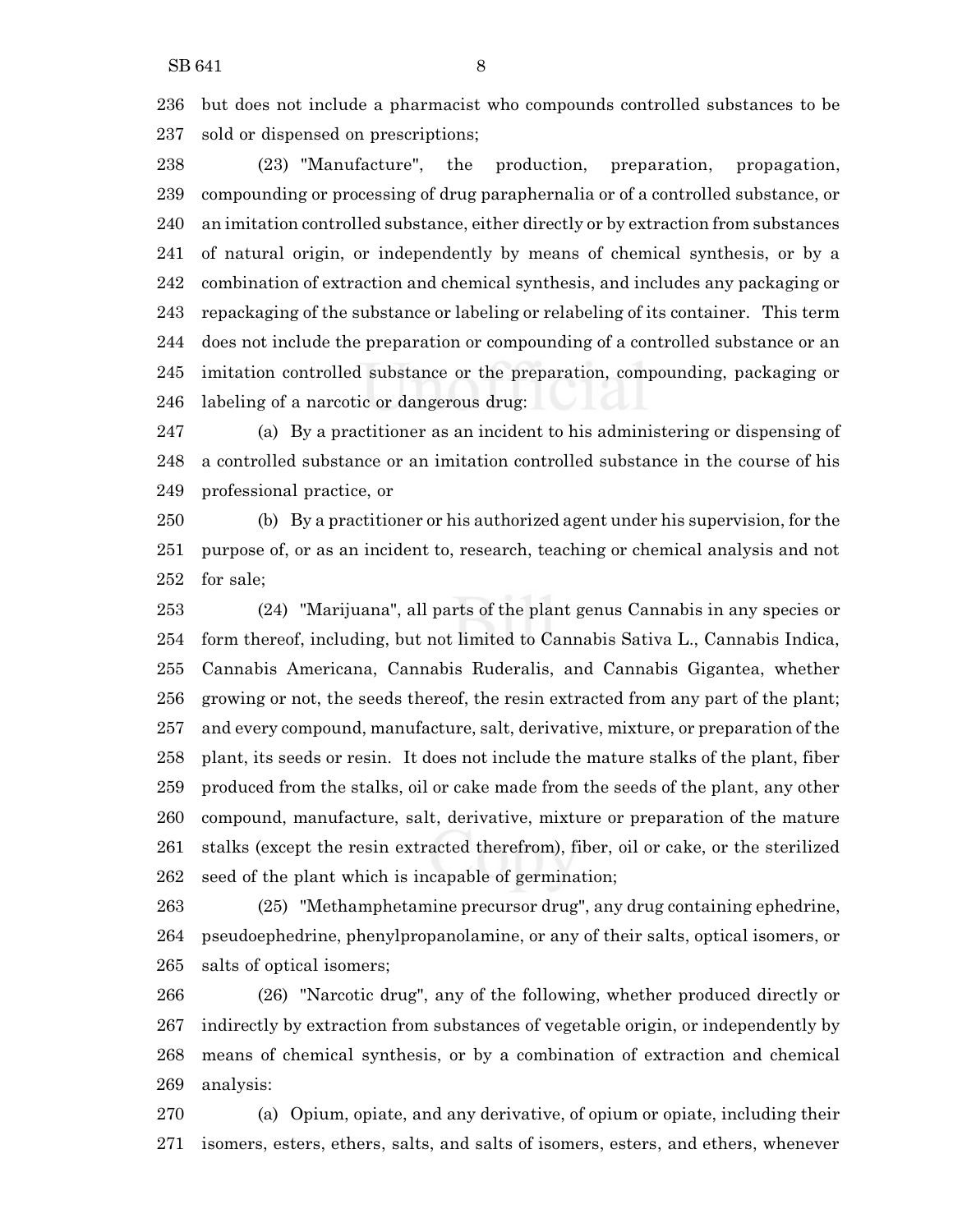the existence of the isomers, esters, ethers, and salts is possible within the specific chemical designation. The term does not include the isoquinoline alkaloids of opium;

 (b) Coca leaves, but not including extracts of coca leaves from which cocaine, ecgonine, and derivatives of ecgonine or their salts have been removed;

(c) Cocaine or any salt, isomer, or salt of isomer thereof;

(d) Ecgonine, or any derivative, salt, isomer, or salt of isomer thereof;

 (e) Any compound, mixture, or preparation containing any quantity of any substance referred to in paragraphs (a) to (d) of this subdivision;

 (27) "Official written order", an order written on a form provided for that purpose by the United States Commissioner of Narcotics, under any laws of the United States making provision therefor, if such order forms are authorized and required by federal law, and if no such order form is provided, then on an official form provided for that purpose by the department of health and senior services;

 (28) "Opiate", any substance having an addiction-forming or addiction-sustaining liability similar to morphine or being capable of conversion into a drug having addiction-forming or addiction-sustaining liability. The term includes its racemic and levorotatory forms. It does not include, unless specifically controlled under section 195.017, the dextrorotatory isomer of 3-methoxy-n-methyl-morphinan and its salts (dextromethorphan);

 (29) "Opium poppy", the plant of the species Papaver somniferum L., except its seeds;

 (30) "Over-the-counter sale", a retail sale licensed pursuant to chapter 144 of a drug other than a controlled substance;

 (31) "Person", an individual, corporation, government or governmental subdivision or agency, business trust, estate, trust, partnership, joint venture, association, or any other legal or commercial entity;

 (32) "Pharmacist", a licensed pharmacist as defined by the laws of this state, and where the context so requires, the owner of a store or other place of business where controlled substances are compounded or dispensed by a licensed pharmacist; but nothing in sections 195.005 to 195.425 shall be construed as conferring on a person who is not registered nor licensed as a pharmacist any authority, right or privilege that is not granted to him by the pharmacy laws of this state;

 (33) "Poppy straw", all parts, except the seeds, of the opium poppy, after mowing;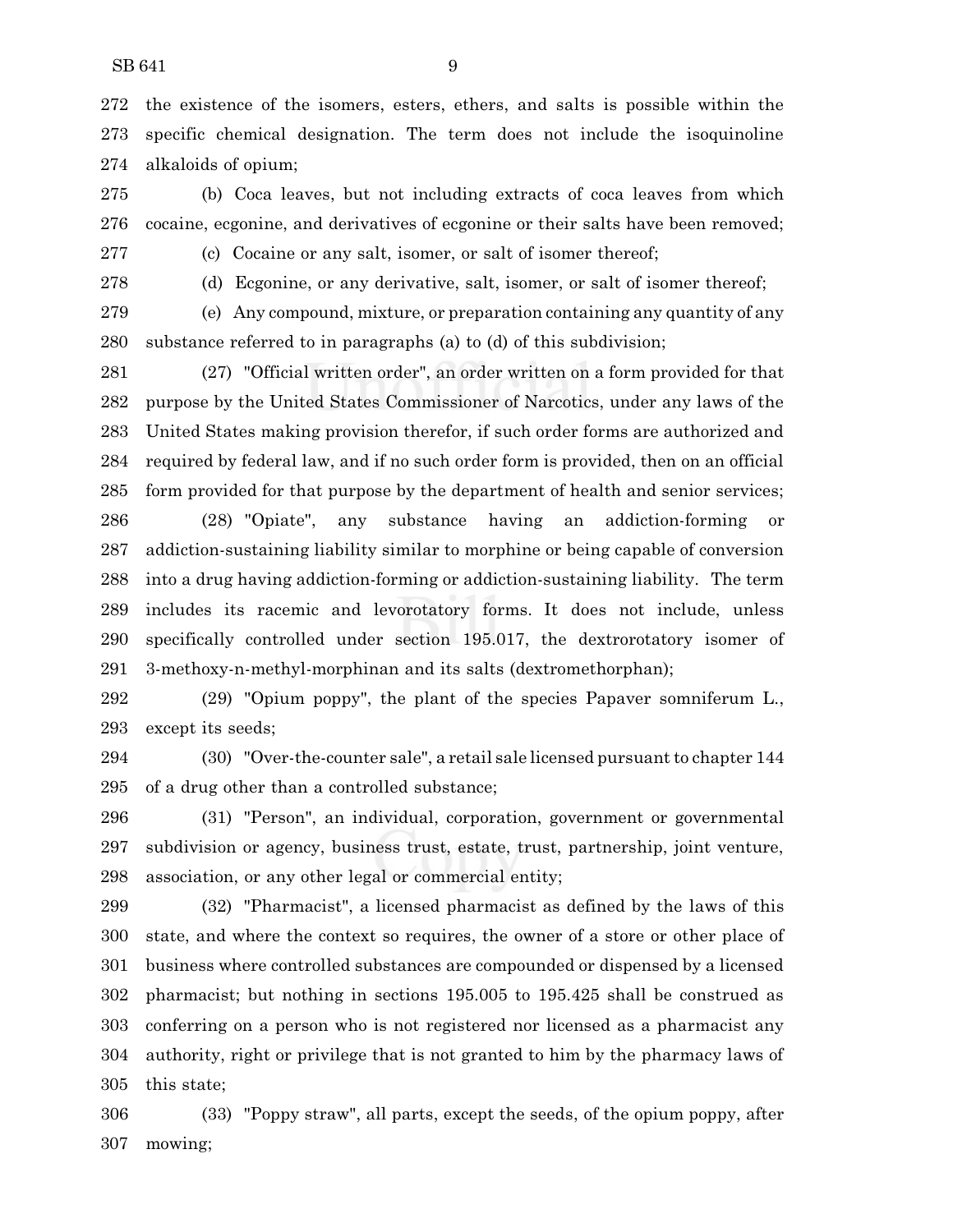(34) "Possessed" or "possessing a controlled substance", a person, with the knowledge of the presence and nature of a substance, has actual or constructive possession of the substance. A person has actual possession if he has the substance on his person or within easy reach and convenient control. A person who, although not in actual possession, has the power and the intention at a given time to exercise dominion or control over the substance either directly or through another person or persons is in constructive possession of it. Possession may also be sole or joint. If one person alone has possession of a substance possession is sole. If two or more persons share possession of a substance, possession is joint;

 (35) "Practitioner", a physician, dentist, optometrist, podiatrist, veterinarian, scientific investigator, pharmacy, hospital or other person licensed, registered or otherwise permitted by this state to distribute, dispense, conduct research with respect to or administer or to use in teaching or chemical analysis, a controlled substance in the course of professional practice or research in this state, or a pharmacy, hospital or other institution licensed, registered, or otherwise permitted to distribute, dispense, conduct research with respect to or administer a controlled substance in the course of professional practice or research;

 (36) "Production", includes the manufacture, planting, cultivation, growing, or harvesting of drug paraphernalia or of a controlled substance or an imitation controlled substance;

 (37) "Registry number", the number assigned to each person registered under the federal controlled substances laws;

 (38) "Sale", includes barter, exchange, or gift, or offer therefor, and each such transaction made by any person, whether as principal, proprietor, agent, servant or employee;

 (39) "State" when applied to a part of the United States, includes any state, district, commonwealth, territory, insular possession thereof, and any area subject to the legal authority of the United States of America;

 (40) "Synthetic cannabinoid", includes unless specifically excepted or unless listed in another schedule, any natural or synthetic material, compound, mixture, or preparation that contains any quantity of a substance that is a cannabinoid receptor agonist, including but not limited to any substance listed in paragraph (ll) of subdivision (4) of subsection 2 of section 195.017 and any analogues**[**,**];** homologues; isomers, whether optical, positional, or geometric;